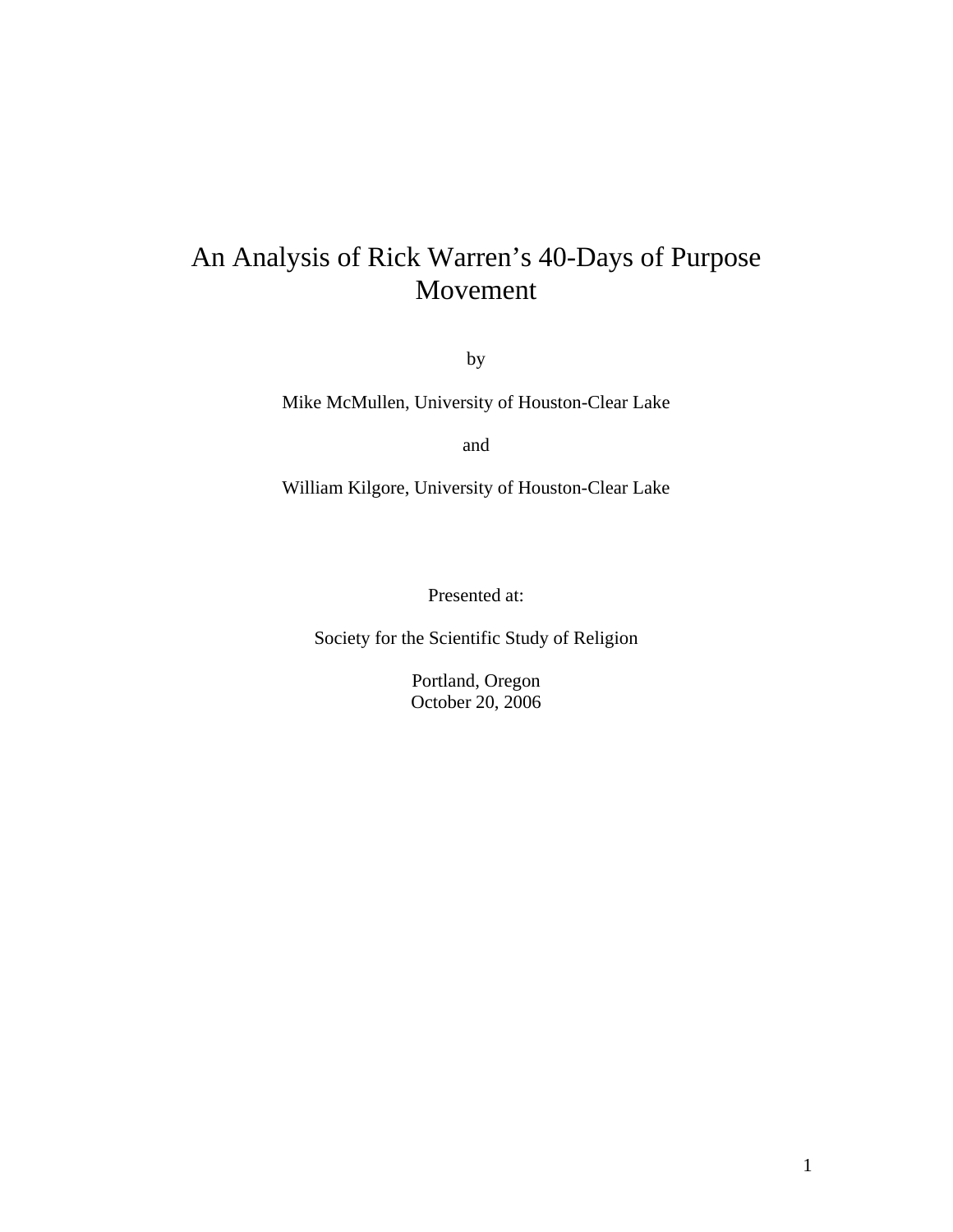## **Introduction**

*What would Jesus do?* The *Left Behind* series. Mel Gibson's *The Passion of the Christ* movie. *The Prayer of Jabez*. American evangelicals, at any given moment, have minds and hearts captured by one Christian fad or another. It is not unusual to see carefully crafted evangelical-authored books on the secular best-sellers list. Rick Warren's *The Purpose Driven Life* deserves its place at the top of the list of resources captivating an evangelical audience.

Warren's book, however, goes far beyond the above-mentioned fads. Yes, the book has captivated great numbers of evangelicals and even cornered its share of an expanding secular market for spirituality. Yet it has also spawned the "40 Days of Purpose" campaign, a program that has been used by churches across denominational cleavages. This paper will briefly discuss Rick Warren, *The Purpose Driven Life*, the "40 days of Purpose" campaign, and provide preliminary analysis of a phenomena that has managed to introduce an evangelical perspectives into churches of all types. Thus far, there has been no academic research on Warren or his Forty Days of Purpose (FDP) movement.

#### **Rick Warren: Ecclesiastical Change Agent**

 Warren pastors the 20,000 member Saddleback Community Church, an innovative Southern Baptist congregation that sits on 120 acres in Lake Forest, California (Saddleback, 2005). He is the best-selling author of *The Purpose Driven Church* and *The Purpose Driven Life*, the mastermind behind the popular "40 days of Purpose" campaign, and is now spearheading P.E.A.C.E., a worldwide Christian-based effort to end hunger and poverty (Abanes, 2005: 22-26; Morgan, 2005). In 2002, Warren was nominated as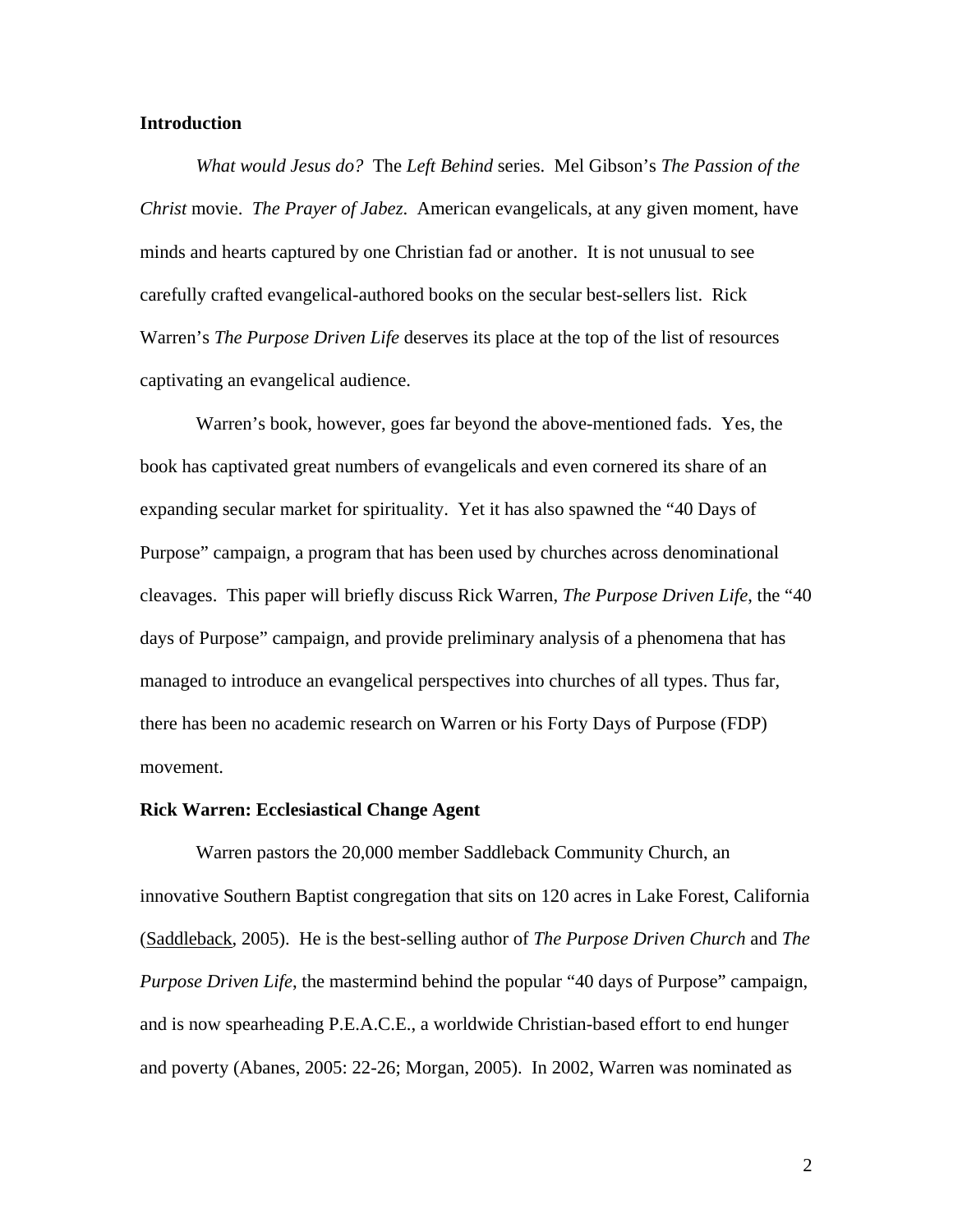"America's most influential pastor" (Abanes, 2005: 66). Most recently, Warren has been called "America's Pastor," and compared with Billy Graham in influence, actually ranking second (26%) only to Graham (34%) in a recent poll of pastors to identify those having "the greatest influence on American churches and church leaders" ("Pastors," 2005).

 Rick Warren's beginnings are fairly simple. Coming from a long line of ministers, including one ancestor who trained under Charles Spurgeon (1834-1892), Warren was the son of an influential Southern Baptist minister who spent his life evangelizing and planting churches (Abanes, 2005: 35-38; Mair, 2005: 27-45; Parks & Stafford, 2003). The Warren household was one that took their faith seriously, and prioritized their lives accordingly. This is important, as it provides insight into Warren's passion to see Christians live out their faith in day-to-day life. By all accounts, his father represented an example of such a faith throughout young Warren's life. Both of Warren's parents literally died in Christian service: his father passed away while repeating "One more for Jesus" over and over, while his mother had a heart attack in the kitchen practicing the hospitality she was so known for (Mair, 2005: 43)

 Even as a teenager, Warren was practicing evangelism in a way that was culturally relevant, which in the 1960s meant growing his hair long and strumming a guitar (Mair, 2005: 34). While attending a Bible college in California, several Christian leaders influenced Warren significantly. None of these affected him more than W.A. Criswell, pastor of First Baptist Church of Dallas, at the time one of the largest churches in existence (Abanes, 2005: 40; Mair, 2005: 53). In fact, Warren met Criswell during those days after hearing him preach: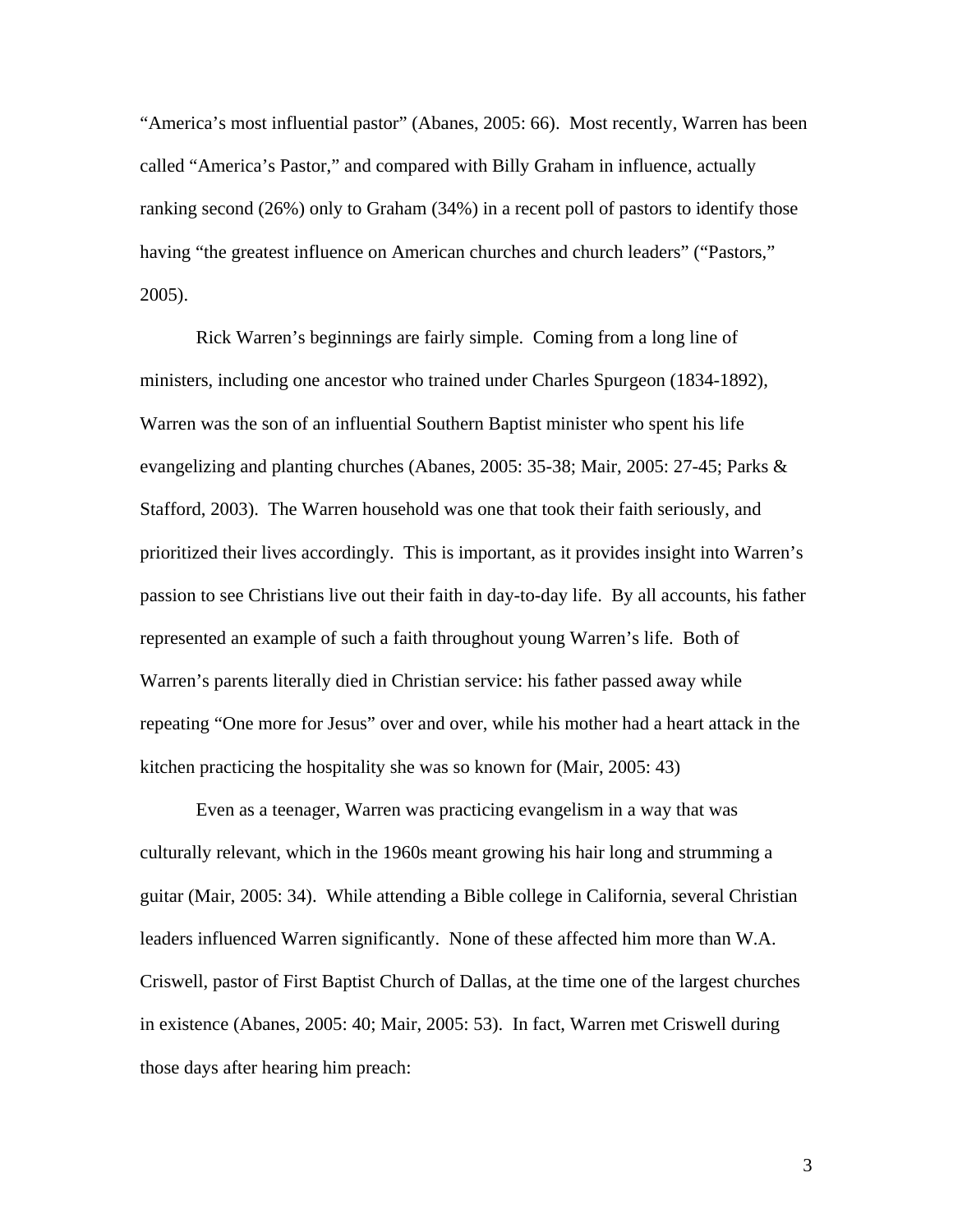The pastor didn't just shake Rick's hand – he looked at Rick and proclaimed, "I feel I need to lay hands on you and pray!" Criswell then said, "Father, I ask you to give this young preacher double the portion of Your Spirit. May the church he pastors grow twice the size of the Dallas church. Bless him greatly, O Lord" (Mair, 2005: 54).

It is this moment that Warren identifies as his moment of calling, an intense clarification of his life's mission, "inspired by God" (Stafford, 2002). While Saddleback Church received intense criticism from traditional pastors in the early days, Criswell offered his unwavering support for the remainder of his life (Abanes, 2005: 53).

After graduating from a Bible college, Warren attended Southwestern Southern Baptist Seminary (Abanes, 2005: 41; Mair, 2005: 54-56). While there, he was selfengaged in research on church growth (Mair, 2005: 56, 65-68). Warren's philosophy of ministry was already coming together during those early days; he was discovering principles such as the fact that growth requires change and that only a permanent pastor can be truly effective in a local church (Abanes, 2005: 17, 43-45; Mair, 2005: 60-61, 69).

 Warren had chances after seminary to pastor a large church the easy way. Yet he was compelled to build a church from scratch (Stafford, 2002; Abanes, 2005: 43-44). After careful demographic research to determine where he would find an abundance of unchurched people, Warren and his wife secured permission to begin a new church in Orange County, California in 1979 (Abanes, 2005: 45; Mair, 2005: 68-70). After arriving, he conducted a door-to-door survey to determine what type of church would appeal to his local market (Abanes, 2005: 47-48).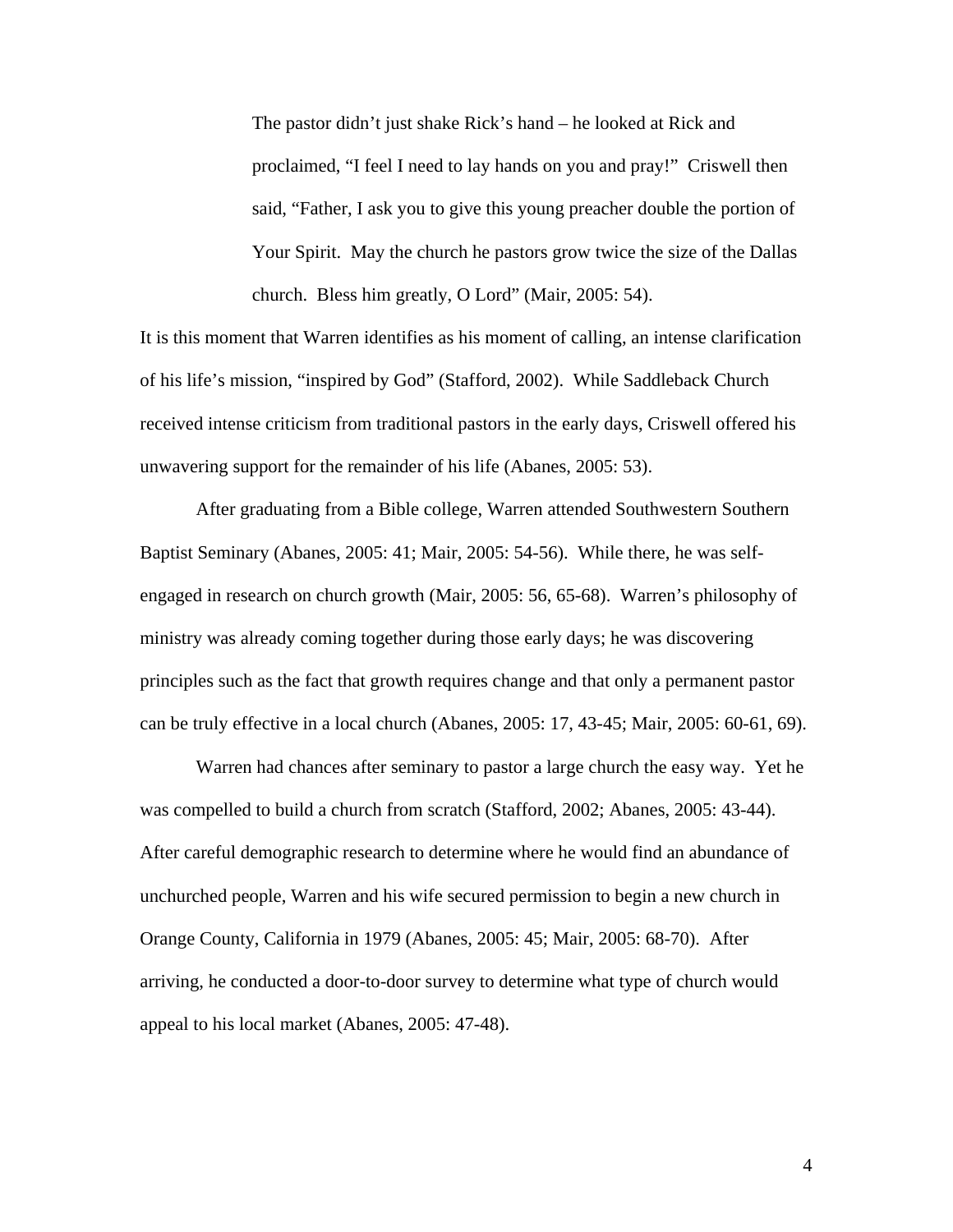Saddleback Church began in Warren's mind and heart as a very specific vision. It was fifteen years and seventy-nine different locations before what people know today as "Saddleback Church" existed (Mair, 2005: 39, 77). After holding several small meetings in his home while promoting a kind of "grand opening," over 200 people showed up for the Easter service in 1980 (Mair, 2005: 75-76). Warren announced right away that he intended to grow this church to twenty thousand members occupying fifty acres of land (Mair, 2005: 76). From the very beginning, the church was "purpose-driven," Warren's goal being "to create a religious community that would extend beyond the established limits of the Christian population to reach 'the unchurched'" (Mair, 2005: 137).

 Twenty-five years after that first Easter service, Saddleback Church indeed has twenty thousand members, but sits on 120 rather than 50 acres. Warren preaches simple to understand, intensely practical messages that meet people where they are, a method he perfected early in his pastorate (Mair, 2005: 75). His sermons are typically around 45 minutes in length, broken up into 15 minute segments punctuated with contemporary music – this is done both to appeal to people attending, and to enable Warren to rest a physical condition that causes him pain when he preaches (Abanes, 2005: 48-49; Mair, 2005: 78). Saddleback also features an intricate small group system with groups for every conceivable interest and/or issue that meet at various times throughout the week.

 Integrity has characterized Warren's ministry. He has shunned publicity, especially television ministry (Mair, 2005: 180). He and his wife give abundantly to charity and even refuse to take a salary from Saddleback (Mair, 2005: 80). In fact, the Warrens are "reverse tithers," giving away 90% of their income while living on only 10% (Abanes, 2005: 19-20).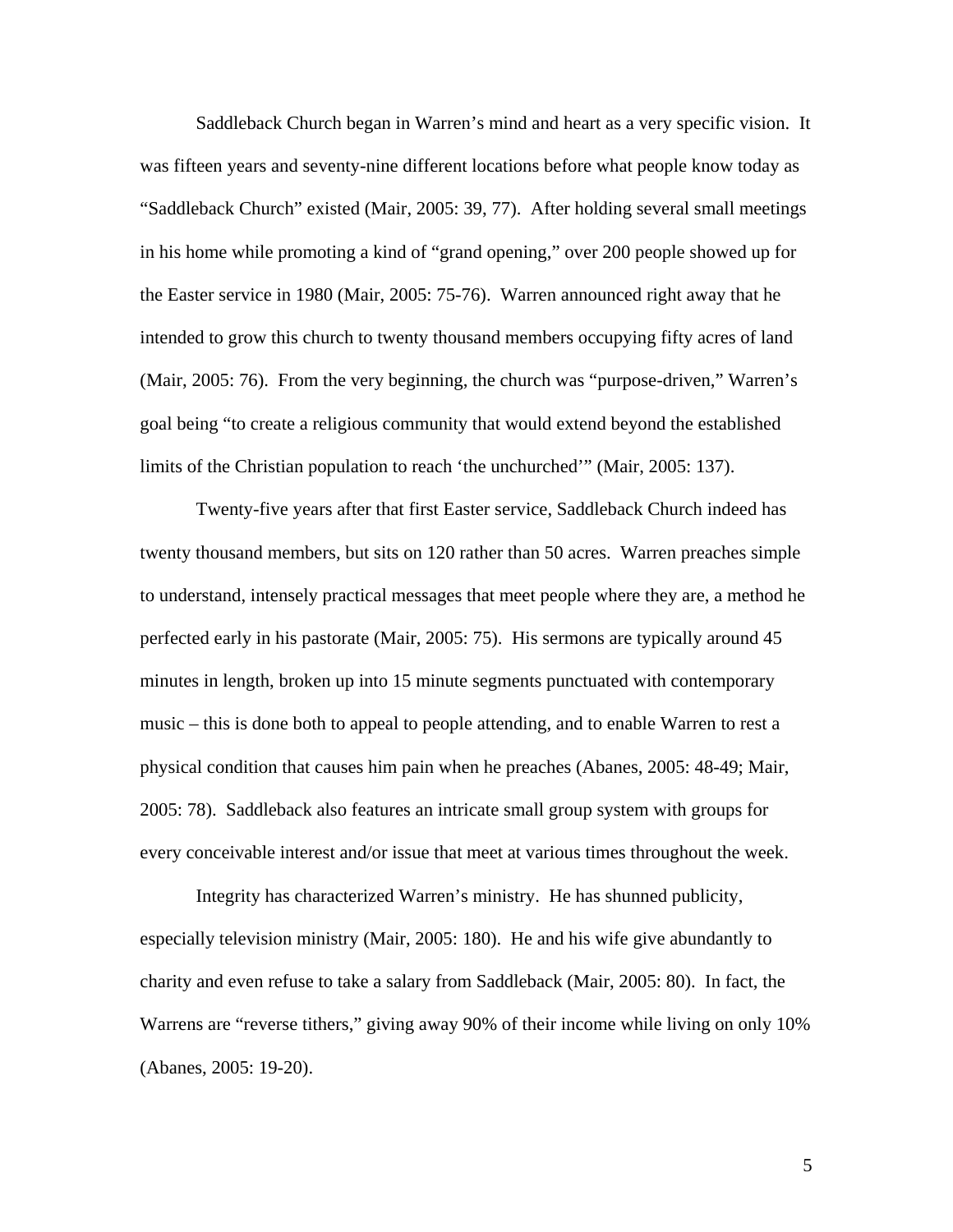It has been estimated that Warren has impacted over 180,000 pastors with his methodology (Mair, 2005: 208). Warren's church growth principles are also disseminated over the internet through a website designed specifically for that purpose: *Pastors.com*. Much of this has been done through Purpose Driven Church conferences:

> People from all fifty states and thirty foreign countries have attended the Purpose-Driven Ministries conference held at Saddleback, including 3,800 for the May 2002 conference. Many of these churches report an increase in church enrollment of at least 30 percent, while others report significantly higher increases (Mair, 2005: 208-209).

Despite his focus on church-growth, Warren strives to downplay the "mega-church pastor" image as much as possible (Parks & Stafford, 2003):

> I dedicated The Purpose-Driven Church to bivocational pastors – the guy who's working a 40-hour job and then trying to pastor a small church on the weekend. Those are the guys I care about – not the big megachurch pastors. Those are the kinds of churches I grew up in – little churches (Abanes, 2005: 18).

#### *The Purpose-Driven Life—***The Curriculum and Methods of the Movement**

Warren's first major book as pastor of Saddleback Church was entitled *The Purpose Driven Church*, and explained in detail the methodology that was responsible for the growth and success of Saddleback. It was an instant best-seller and has influenced pastors all over the world. His second book, *The Purpose Driven Life*, has influenced far more people and has sold multi-millions of copies in twelve languages (Mair, 2005: 8, 140). In fact, it spent 99 weeks on the *New York Times* best-sellers list (Caldwell, 2005).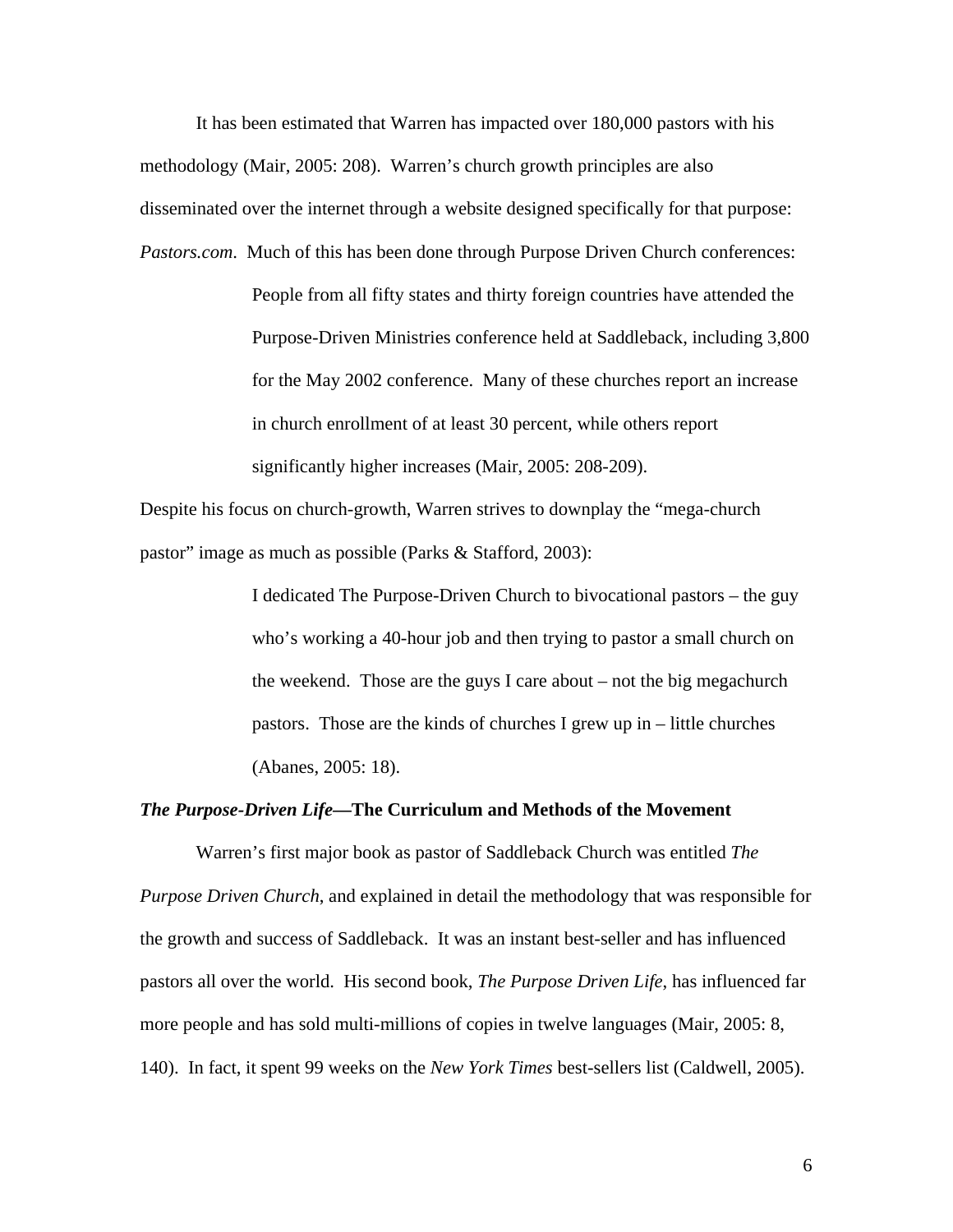*The Purpose Driven Life* is organized around five purposes: worship ("You Were Planned for God's Pleasure"), fellowship ("You Were Formed for God's Family"), spiritual growth ("You Were Created to Become Like Christ"), service ("You Were Shaped for Serving God"), and mission ("You Were Made for a Mission"). Brief chapters (from 5-8 pages each), one for each of the forty days, amplify the topic of each section. The daily chapters include teachings concerning prayer, the local church, coping with suffering, dealing with temptation, and discovering spiritual gifts. Clearly, Warren designed the book for reflection and group discussion (Warren, 2002). Warren has basically repackaged conservative, evangelical doctrine in a way that is accessible to the ordinary Christian, and is attractive even beyond evangelicals (more on this below).

 Beyond the theological factors, and the book's interdenominational appeal, an additional note is in order on the growth vs. spirituality debate. Given the amount of criticism Warren (as well as others) has received for his ideas on "church growth," such ideas are conspicuous by their absence in *The Purpose-Driven Life (*unlike *The Purpose-Driven Church)*. Warren has claimed to care more about church "health" than growth, with most of the churches he reaches having between 100 and 200 members (Abanes, 2005: 26-27).

 The book is not without its critics, secular and Christian. Secular critics, mainly journalists, have hinted that Warren is selling a lucrative product in his brand of spirituality (Mair, 2005: 179-180). Christian critics have been much more numerous and can be found especially among Reformed Christians and even among Warren's own Southern Baptist denomination. It is most interesting that virtually all of them are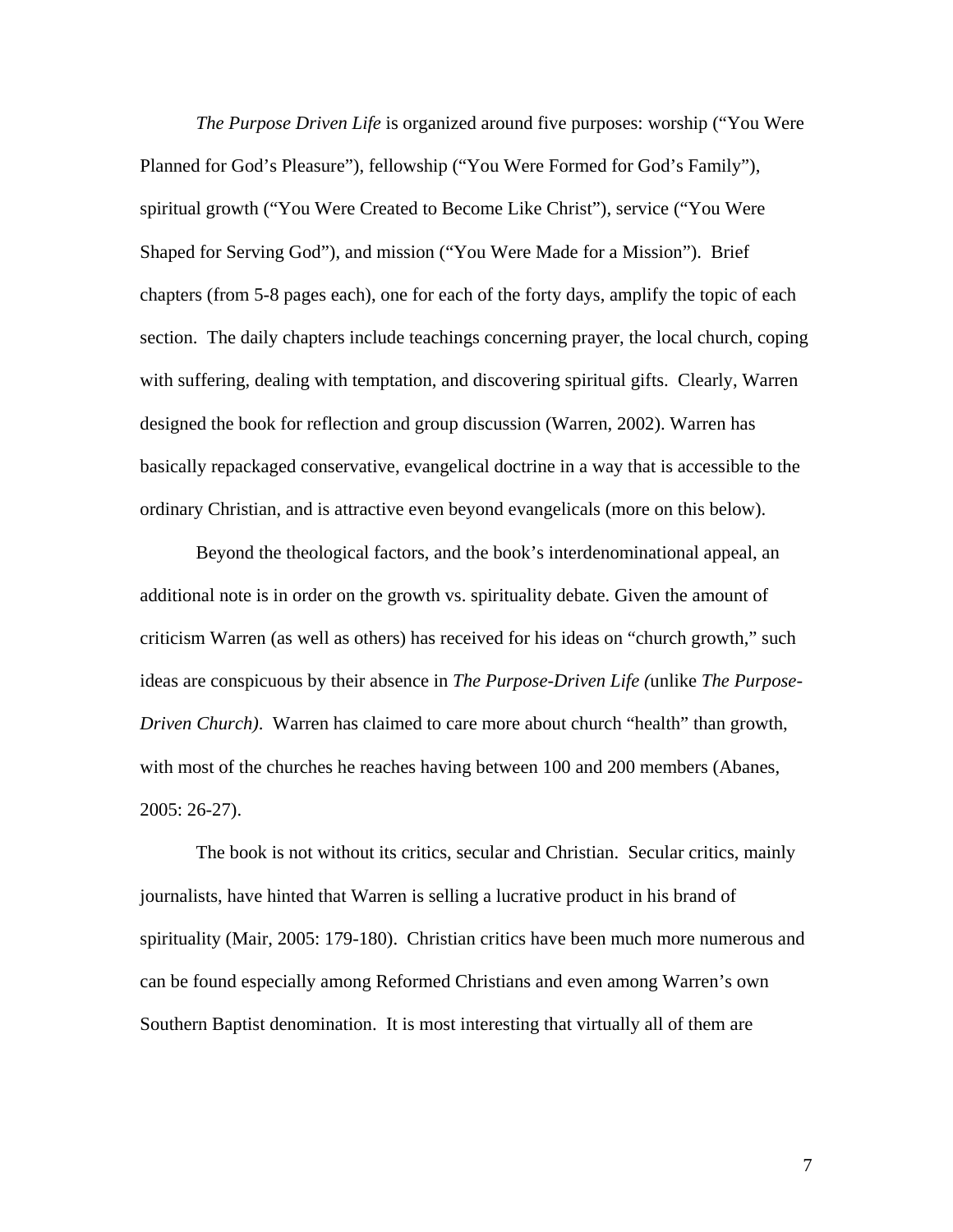evangelicals, given that Warren has successfully managed to get many in mainline and liturgical churches to embrace evangelical concepts.

 In general, Warren's book contains basic evangelical theology and principles for life. It is simplified greatly, and some critics complain it waters down conservative theology. More agree that it is a systematic, if not a bit formulaic, presentation of conservative evangelical Christianity. Yet, Warren stresses preaching the biblical gospel entails "life application" as well (Abanes, 2005: 55). Most of the criticisms coming from his fellow evangelicals concern what Warren chose *not* to put into the book, or what are considered to be poor methods of presentation for the material (Abanes, 2005: 69-85) (such as his use of multiple Biblical translations when quoting from scripture—such as The Amplified Bible, Contemporary English Version, God's Word Translation, King James, Living Bible, New American Bible, New American Standard Bible, New Century Version, New International Version, New Jerusalem Bible, New Revised Standard Version, etc.).

 If you live in a fairly well-populated area, you have probably seen the big blue banners hanging outside of churches: "40 Days of Purpose" in large lettering, with a smaller question underneath, "What on Earth am I here for?" This banner indicates that the church in question is participating in a "40 Days of Purpose" campaign based on Warren's book, *The Purpose Driven Life*. Local churches may participate individually at any time, or as a part of a geographically-organized campaign involving several churches across denominational lines.

 The "40 Days" materials are designed to lead an entire church through a processing of *The Purpose Driven Life*. Workbooks are available, in either "small group"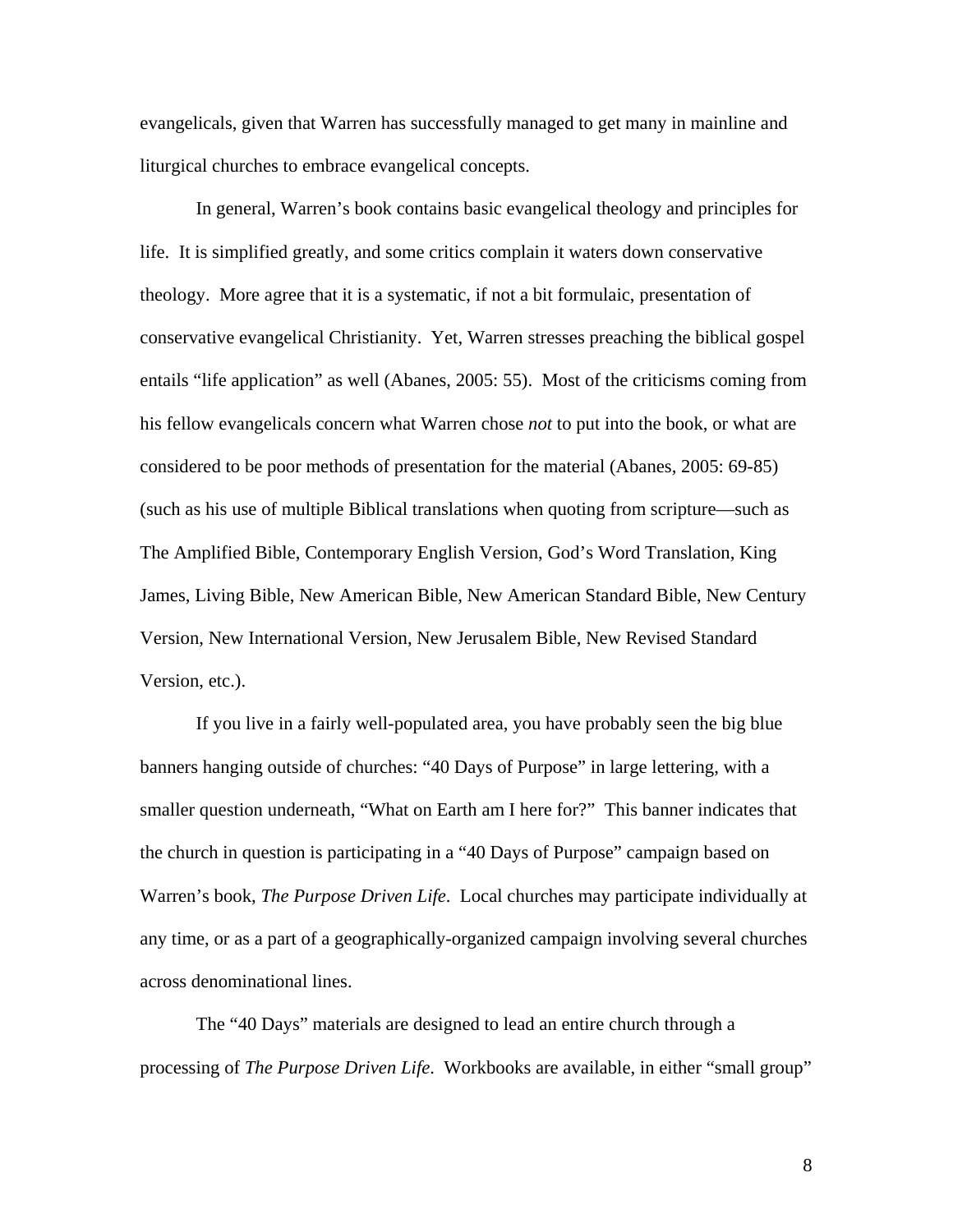or "Sunday school" versions, that are designed to go along with a video curriculum in which Warren himself offers brief 15 minute talks before each session (Purpose Driven, 2003, *Small Group*: 2). The overarching goals of the curriculum are to create a hunger for Scripture, build community, and get people focused on God's purpose (Purpose Driven, 2003, *Small Group*: 3). Warren attributes the power of the campaign to "five transforming principles": "Unified Prayer," "Concentrated Focus," "Multiple Reinforcements," "Behavioral Teaching," and "Exponential Thinking" (Warren, 2005, "Principles").

Each session includes the five elements of fellowship, discipleship, ministry, evangelism, and worship (Purpose Driven, 2003, *Small Group*: 4-5). There is also a memory verse of Scripture for each week (Purpose Driven, 2003, *Small Group*: 4). Each section is designed to process the main ideas from a week's worth of reading in *The Purpose Driven Life*. There are fill-in-the-blank sections that go along with Warren's video teaching, followed by a handful of discussion questions for the small group/Sunday school class. Each workbook includes a directory to list group members and their contact information, a "Health Assessment" test, a "Health Plan" to carry the person beyond the forty days, and a section to log prayers requests and answers to prayer. The "small group" and "Sunday school" versions are different colors, but are only slightly different as to content.

Warren advertises that he is bringing conservative evangelical theology into mainline and liturgical churches (Caldwell, 2005; Parks & Stafford, 2003; Nelson, 2005). The official Purpose Driven website features directory pages for "Purpose Driven Methodists," "Purpose Driven Presbyterians," and even "Purpose Driven Catholics"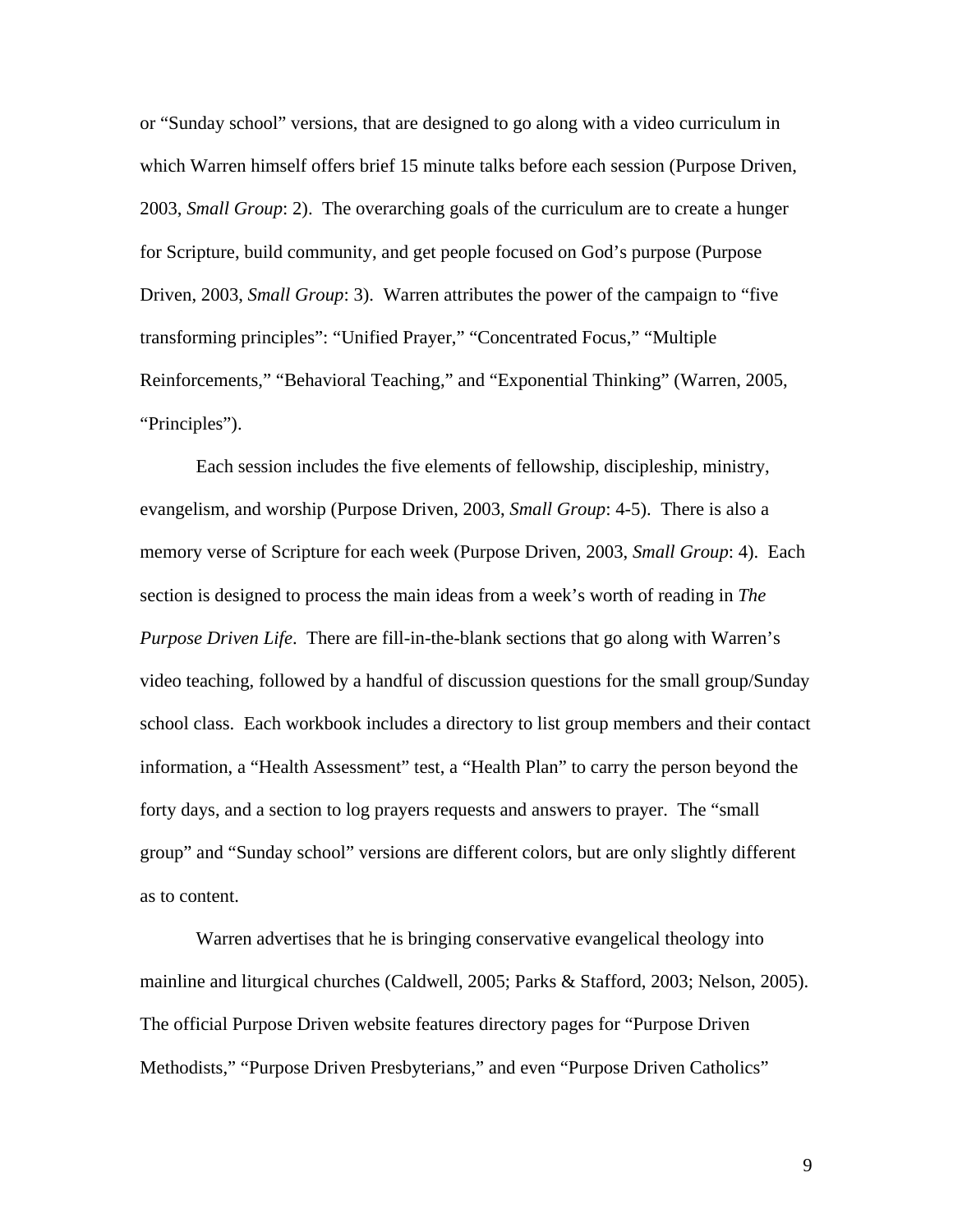("Purpose Driven Churches," 2005). Apparently, significant numbers of Seventh-Day Adventist pastors are also attending Warren's seminars and using his strategies, though not without inter-denominational controversy (Kirkpatrick, 2005). Some of these groups, encouraged by Warren himself, make slight changes to fit their own denominational context (Nelson, 2005). However, we found in our research that while about 15% of participating churches were not either Baptist or non-denominational, the vast majority of responding clergy identify their congregations as either conservative or evangelical.

 Warren's Purpose Driven curriculum is also being used in other venues. For instance, "Saddleback Church donates materials to any prison that agrees to incorporate the plan into its rehabilitation regime" (Mair, 2005: 155). Likewise, Warren is now working with the President of Rwanda to make the country "the first purpose-driven nation" (Morgan, 2005).

## **Research Methods**

 Starting with Saddleback Church's websites that includes listings of churches who have participated in the 40 Days of Purpose (FDP) curriculum (see: [www.saddleback.org](http://www.saddleback.org/), [www.saddlebackfamily.com](http://www.saddlebackfamily.com/), [www.purposedrivenlife.com,](http://www.purposedrivenlife.com/) [www.purposedriven.com,](http://www.purposedriven.com/) and www.pastors.com), we compiled a list of Texas churches who reported having participated in the FDP program between 2002 and 2006. We mailed out our questionnaire to 403 Texas churches in April 2006 to be filled out by the pastor/minister/priest, then sent a reminder email to those churches with email addresses. Finally, in August 2006, we sent out a new paper copy questionnaire to those who still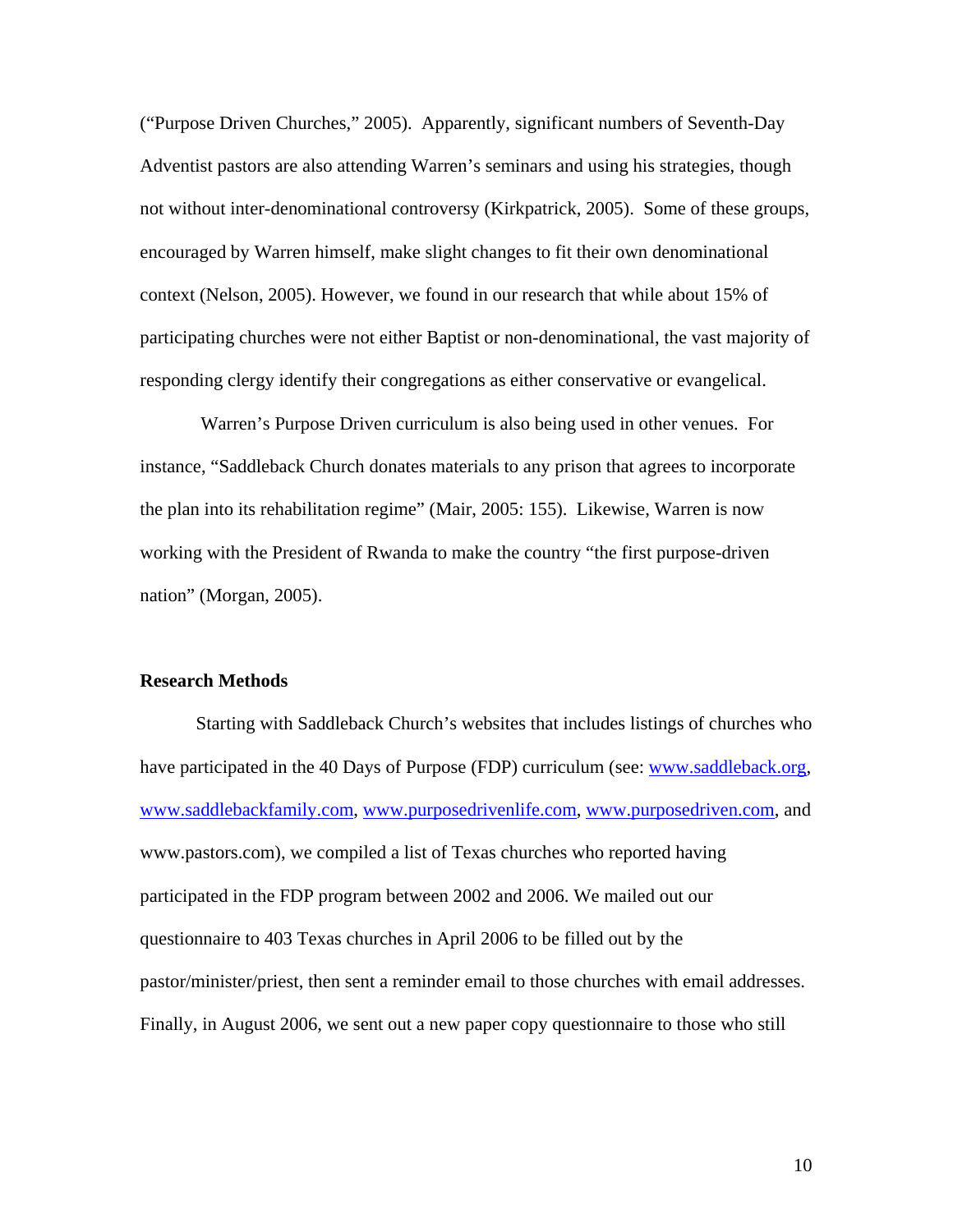had not responded. In total, 142 questionnaires were returned, resulting in a response rate of 35.2%.

## **Results**

 While this research is only preliminary, several interesting patterns have thus far emerged in our analysis. We found that most churches surveyed conducted the FDP program in 2004, just two years after Warren published his book *The Purpose Driven Life*. Table 1 gives a summary of the motivations for the church's leadership to implement the PDL curriculum.

Table 1. Motivation for a local clergy to have a FDP campaign in their church (check all that apply).

| <b>Motivations</b> for             | Percentage  |  |
|------------------------------------|-------------|--|
| Using PDL                          | Respondents |  |
|                                    |             |  |
| Local minister read Warren         | 63%         |  |
| Contact with other local ministers |             |  |
| Who used PDL                       | 36%         |  |
| Organized campaign in area         | 19%         |  |
| Encouragement of                   |             |  |
| <b>Denominational Leaders</b>      | 8%          |  |
| Denominational literature          | 6%          |  |

As can be seen in Table 1, by far the most influential reason for using the FDP curriculum was an individual minister's contact with Rick Warren's book (reported by almost 2/3 of respondents), and then contact with other local clergy who read *The Purpose Driven Life* (another 1/3 of respondents).

Table 2 gives a summary of data that indicate the ways in which the local minister advertised the FDP program to the church congregation.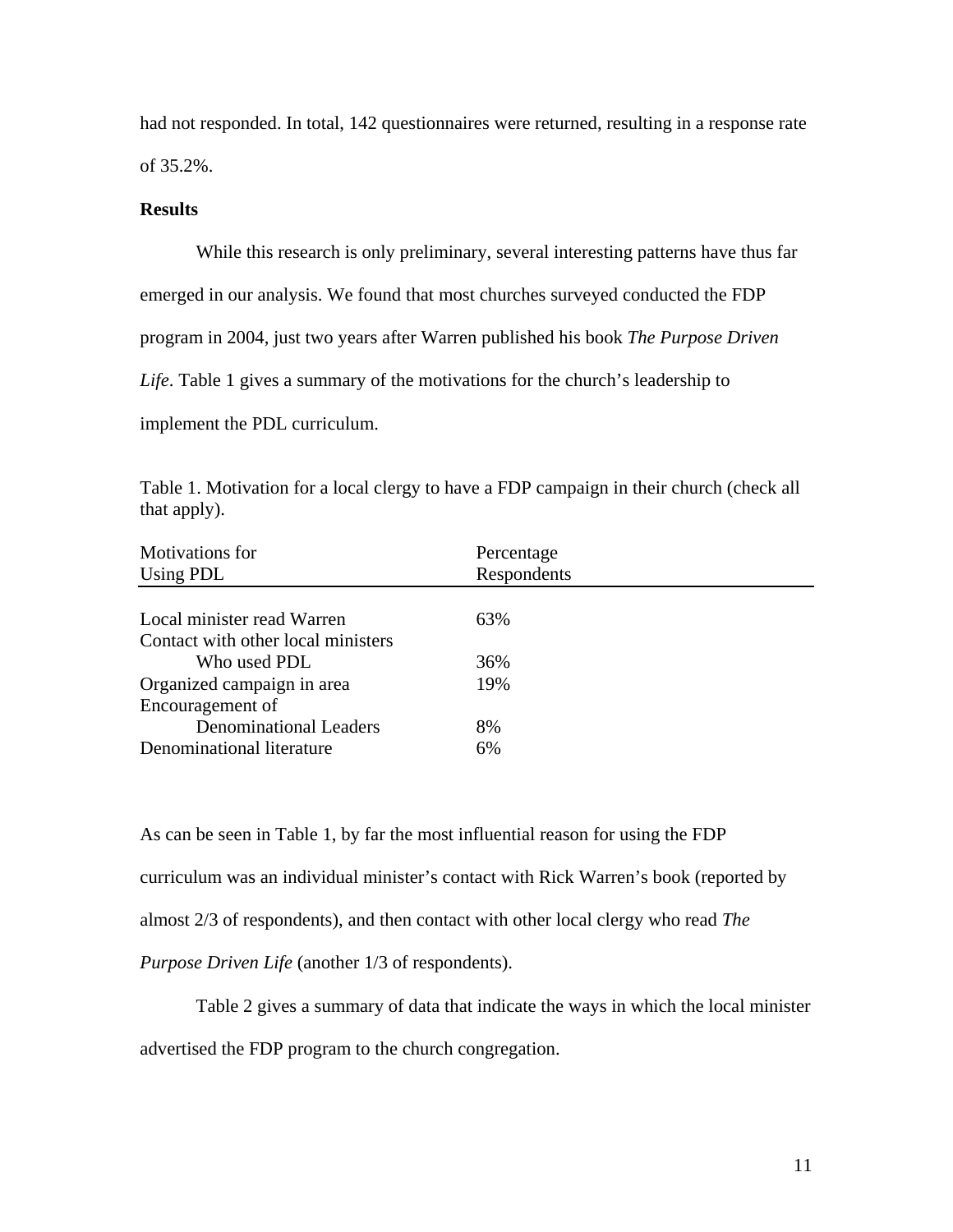Table 2. Ways local minister advertised the FDP program to congregation (check all that apply).

| Advertisement<br>Methods   | Percentage<br>Respondents |  |
|----------------------------|---------------------------|--|
| Weekly church bulletin     | 97%                       |  |
| Word of mouth              | 88%                       |  |
| Posted flyers              | 85%                       |  |
| Weekly sermon              | 85%                       |  |
| Church newsletter          | 84%                       |  |
| Mailout to church families | 61%                       |  |
| Other advertisements       | 30%                       |  |

As can be seen in Table 2, clergy made ample use of multiple advertisement methods to let parishioners know about the FDP campaign.

Of the churches who responded to our survey, overwhelmingly most were theologically conservative. Table 3 indicates that only 19% of responding ministers said their church was theologically moderate, and just over 2% were either "somewhat liberal" or "very liberal."

Table 3. Theological Outlook of Congregation as reported by clergy.

| Theology                 | Percentage  |
|--------------------------|-------------|
| Reported by clergy       | Respondents |
| Very Conservative        | 26%         |
| Somewhat Conservative    | 53%         |
| Moderate                 | 19%         |
| Somewhat or Very Liberal | 2%          |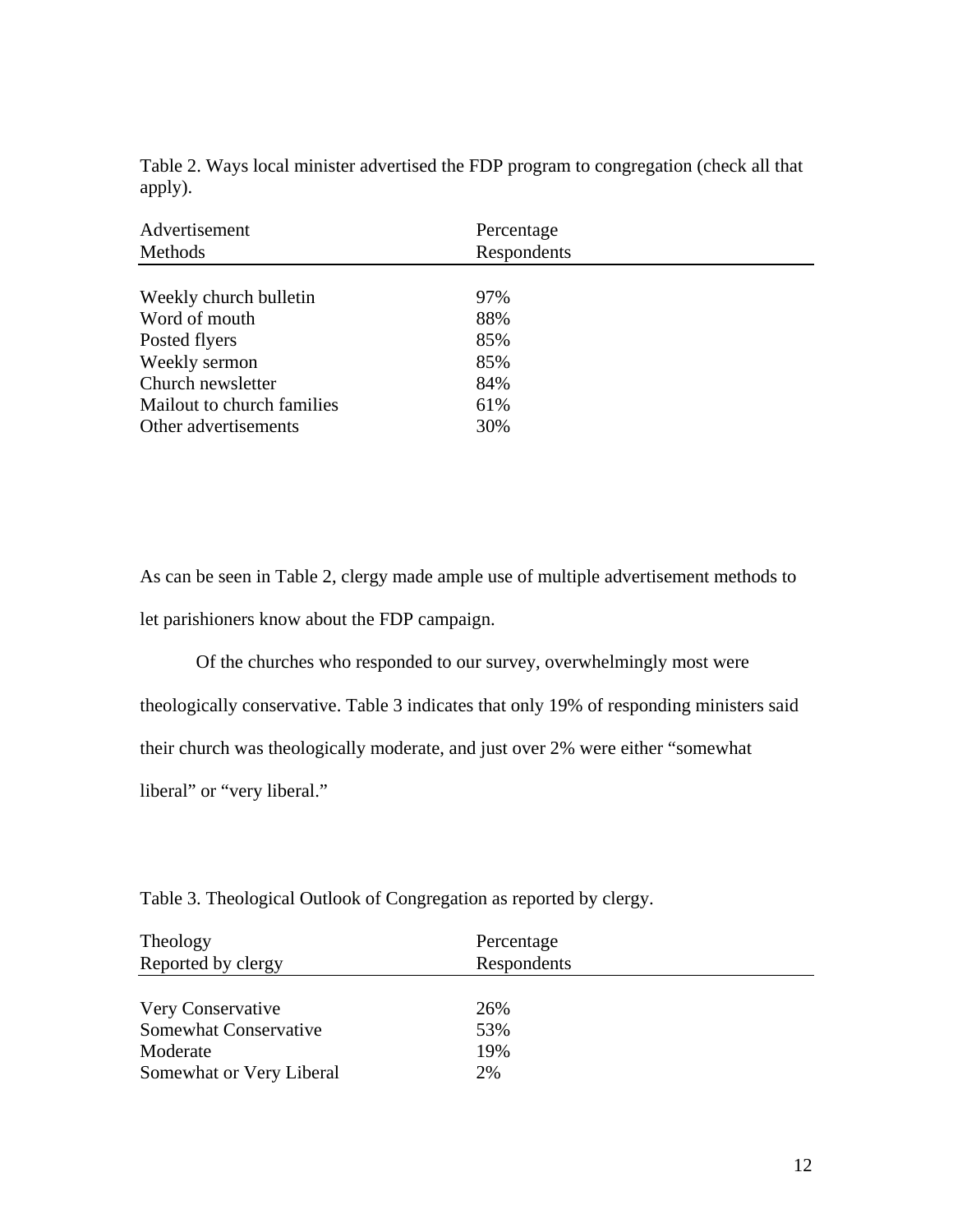Table 4 reports the number of respondents who self-identify using the following theological/social labels. By far the most often reported label to describe the congregation was "Evangelical" at 70%.

Theological Percentage Label Respondents Evangelical 70% Mainline 39% Liturgical 12% Fundamentalist 6%

Table 4. Theological Label of Congregation as reported by clergy (check all that apply).

Table 5 reports the number of respondents who indicate various types of worship styles for those utilizing the FDP curriculum. As can be seen, there is an equal mix of contemporary and traditional styles in participating churches (sometimes both found in the same church).

Table 5. Types of worship style of Congregation as reported by clergy (check all that apply).

| Worship                          | Percentage  |
|----------------------------------|-------------|
| <b>Style</b>                     | Respondents |
| Contemporary Worship Style       | 58%         |
| <b>Traditional Worship Style</b> | 57%         |
| Other Worship Style              | 29%         |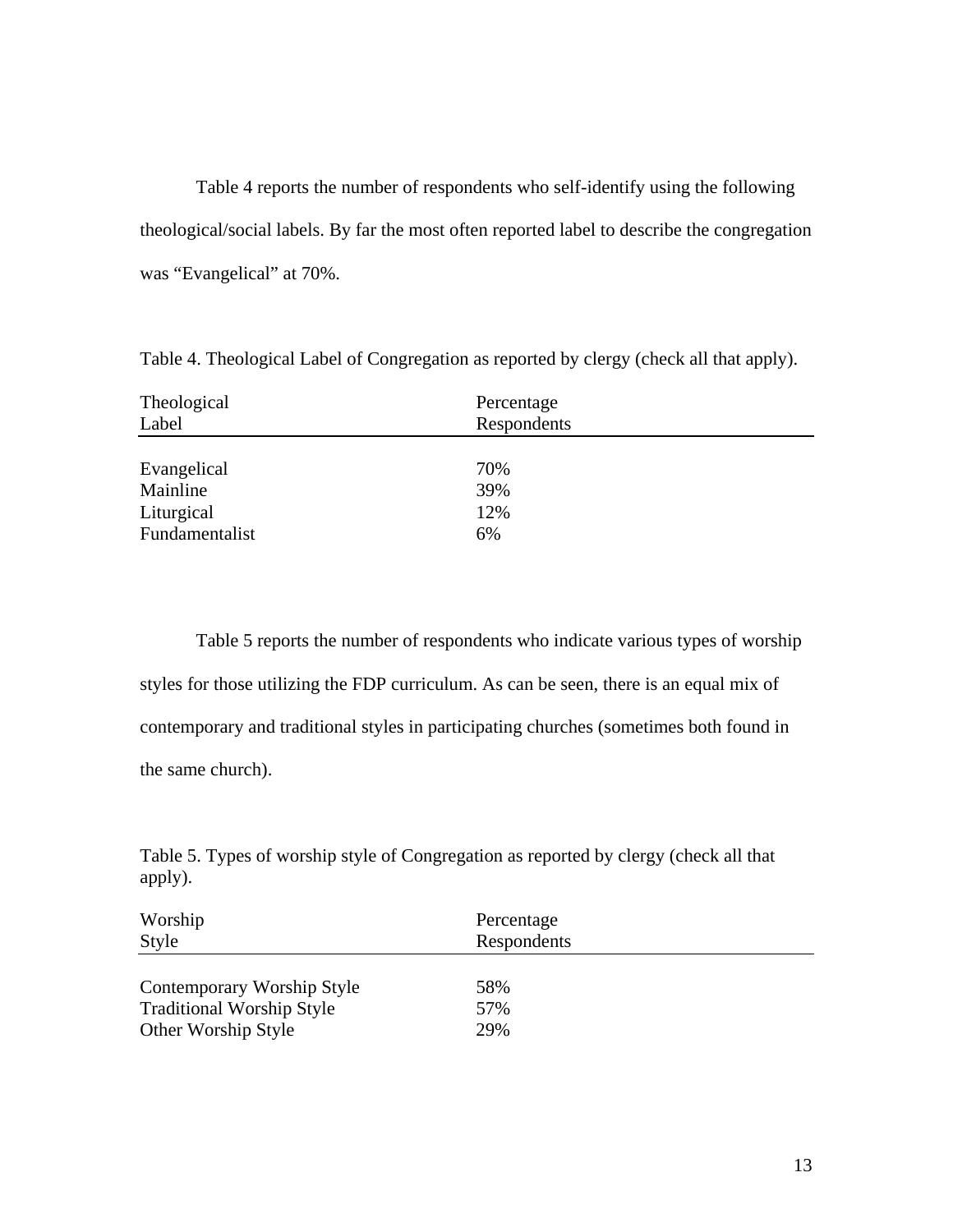Clergy reported that the median number of participants in FDP was 245, the median size of participating churches was 600, and the median proportion of each congregation's members who actively participated in the FDP program was 60%. Table 6 gives a summary of some of the demographic characteristics of participating churches.

Table 6. Demographic characteristics of participating churches.

| Demographic                          | Percentage  |  |
|--------------------------------------|-------------|--|
| Characteristic                       | Respondents |  |
|                                      |             |  |
| Median weekly attendance             | 325         |  |
| Median yearly church budget          | \$500,000   |  |
| Mean percentage members white        | 88%         |  |
| Mean percentage members              |             |  |
| with college degree                  | 45%         |  |
| Mean percentage who conduct services |             |  |
| in language other than English       | $9.9\%$     |  |

When asked if their church's participation in the FDP program encouraged additional activity in their church's life, nearly 80% of responding clergy indicted it had. The comments overwhelmingly indicated that internal small group activity accelerated in the aftermath of FDP. Over 85% of the comments indicated that small groups were formed such as Bible studies, home study groups, Stephen Ministry programs, adult Sunday school classes, support groups (singles, divorced, etc.), visitation programs for shut-in church members, and other spiritually-oriented Christian courses, such as the Alpha Course. Several respondents noted that their congregation was planning to conduct Forty Days of Community, the follow-up program also developed by Rick Warren. Less than 5% of respondents indicated that FDP resulted in church growth or increased membership. Finally, less than 10% of responding clergy revealed that FDP led to an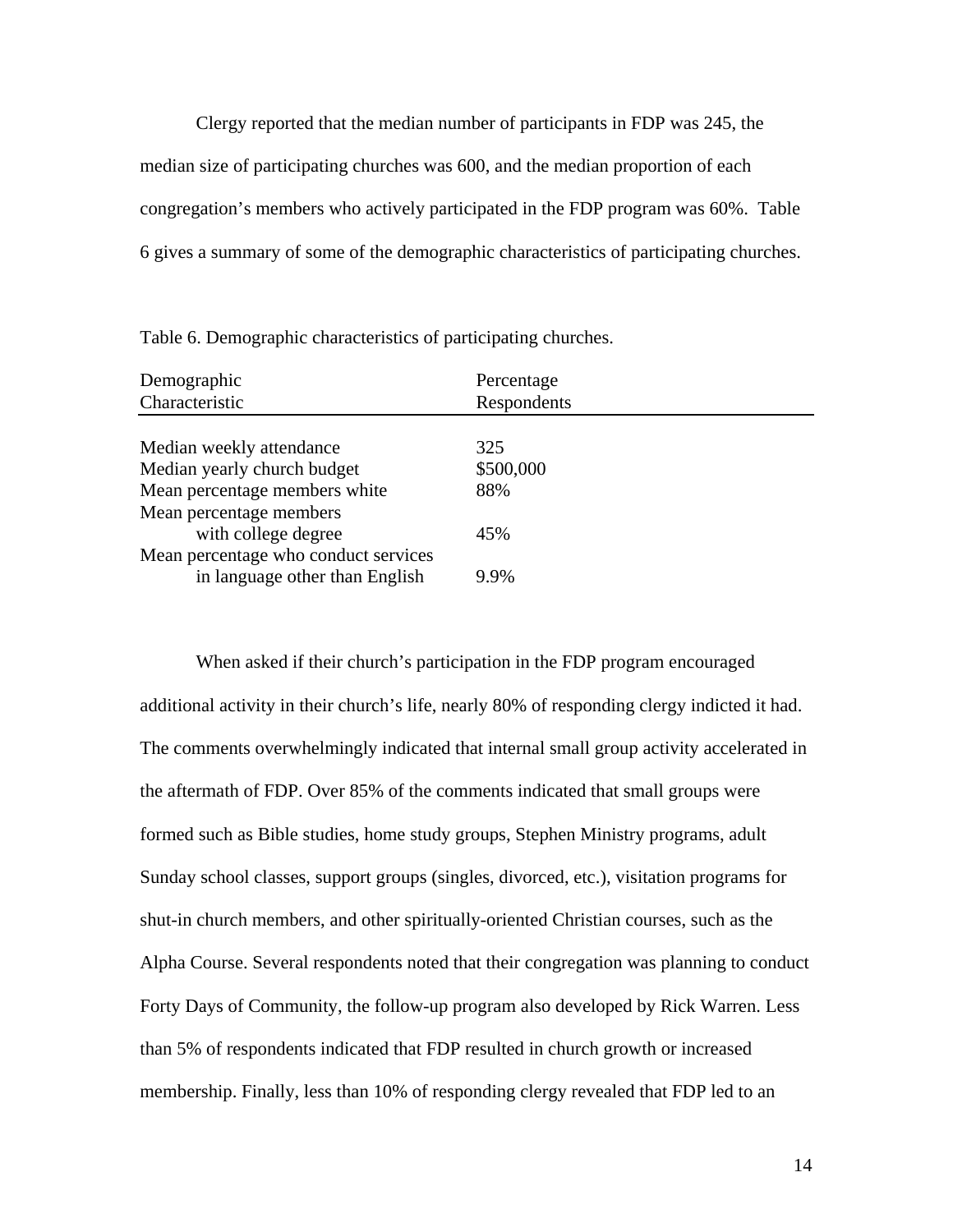outward orientation of the church community. Only a few indicated that greater evangelism activities intensified as a result of FDP, or that mission work or other serviceoriented activity (such as hospital visits or food pantry assistance) strengthened.

### **Discussion and Conclusion**

 This preliminary analysis of data is the first study we know of that analyzes the impact of Rick Warren's 40-Days of Purpose curriculum on the life of congregations who participate. By and large, those churches which participate are medium-sized with members who are predominantly white, middle-class, and identify as evangelical Christians. In this sense, the curriculum of FDP fits well with an evangelical worldview, emphasizing personal spirituality and a congregation's inward-looking concerns. No responding clergy indicated that greater political activity resulted from FDP programs, reinforcing Warren's contention that his mission is spiritual development, not political activism.

 Additional comments provided by responding ministers frequently used terms like "engaging and inspiring," "transformational" (for the individual), "rejuvenating," creating "vision and unity of purpose," "generating excitement and enthusiasm" and "deeper commitment" among participants, and was comparable to an "effective revival." Several ministers reiterated the impetus for the congregation to begin small group ministries which focus on the needs of parishioners. Other respondents said that the FDP program "gave our church a boost but the lasting effect is minimal," and that "the book was difficult to adapt because we are a liberal church." Finally, one minister said that "25 percent of the congregation said it was life-changing, 25 percent said it was a good experience but not life-changing, and 50 percent are just glad its over."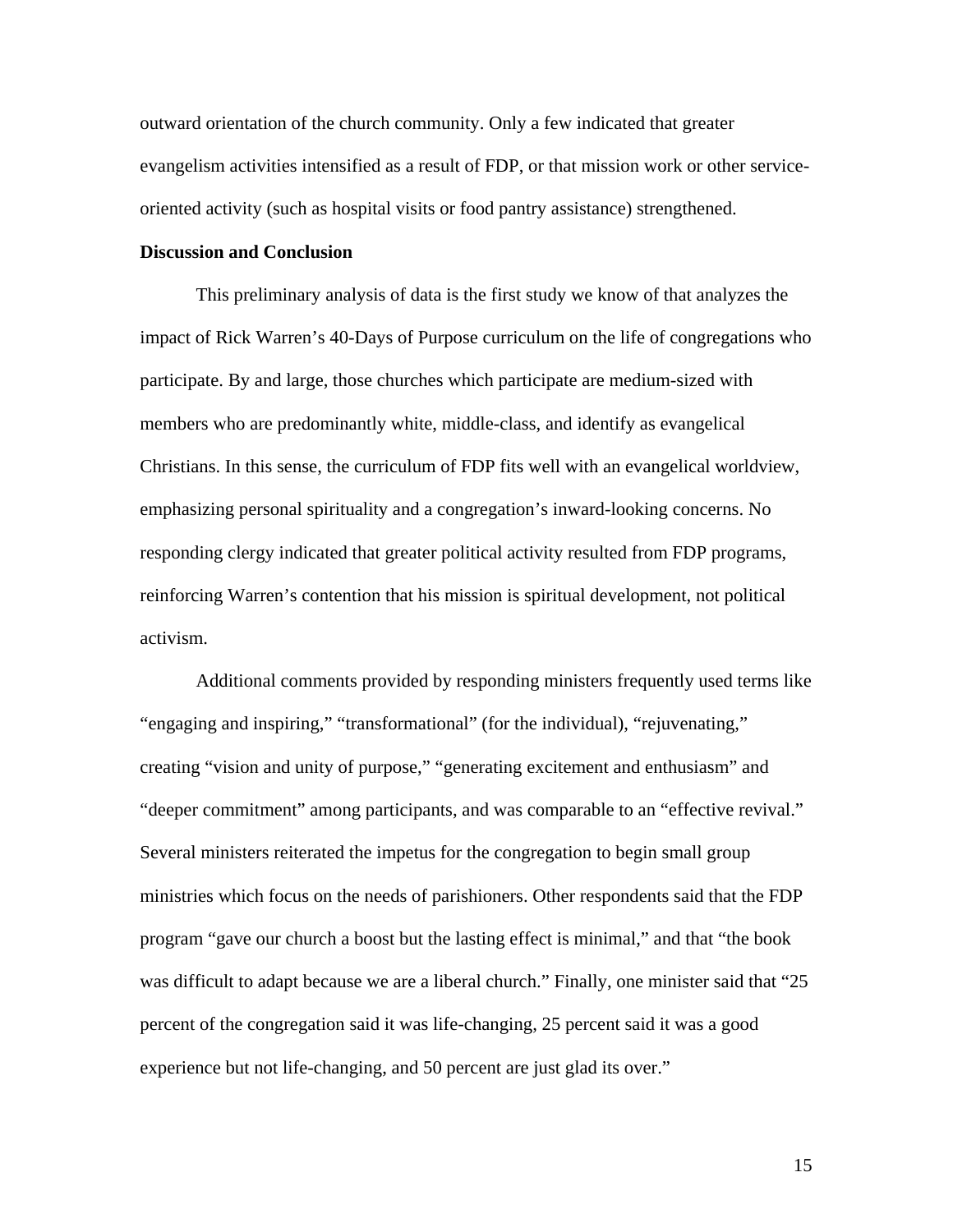Data indicate that in many ways FDP had an impact on individual participants, but the activity generated by the campaign was inwardly-focused. This reaffirms what social scientists from Wuthnow (1988) to Putnam (2000) have said about the core of the small group movement: that it reinforces the individualism in much of American Christianity. In fact, Putman (2000) says that evangelical churches are effective at creating what he calls "bonding social capital" that reinforces ties to existing group members, but tends to not generate "bridging social capital" that forms links between church and the wider society. Given the characteristics of churches and their participants revealed in this study, and the fact that according to these data, very few churches actually grew as a result of FDP, it is not surprising that the effect of FDP in our sample was limited for the most part to internal (inwardly-focused) small group development in participating congregations, and had little or no effect on the outward looking mission of the church.

#### **References**

Abanes, Richard (2005). *Rick Warren and the purpose that drives him: An insider looks at the phenomenal bestseller*. Eugene, OR: Harvest House.

Allen, Jessica, & Jett, Cathy (2005). "More miracles of 'The Purpose-Driven Life'." Christianity Today. <http://www.christianitytoday.com/global/printer.html?/tc/ 2005/004/6.24.html>. Accessed 19 September 2005.

Caldwell, Deborah (2005). "The man with the puepose." Beliefnet. <http:// www.belief.net/story/162/story\_16242.html>. Accessed 10 September 2005.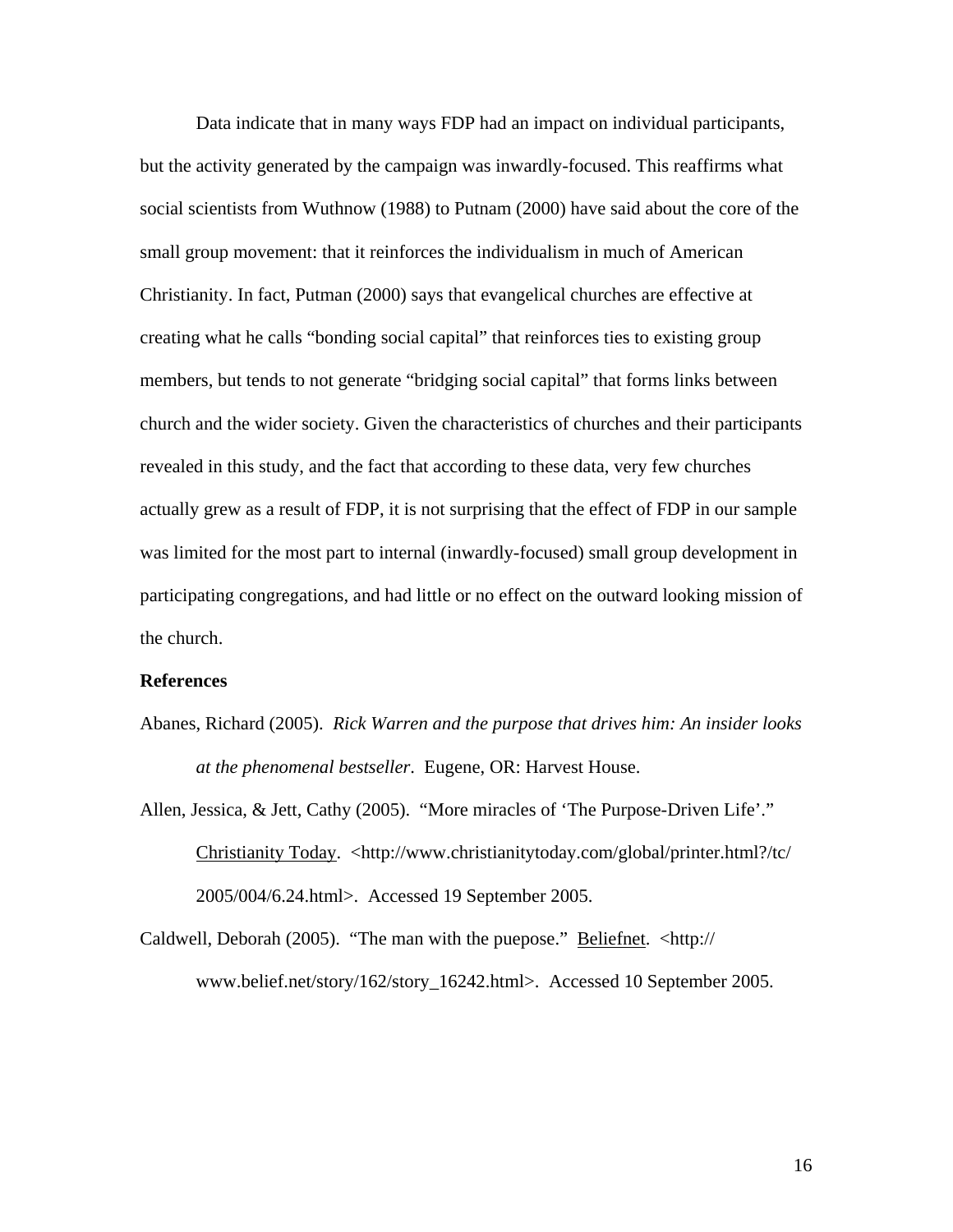- *Christianity Today* editorial (2004). "Forget your bliss: The success of The Purpose Driven Life reveals a cultural opportunity." Christianity Today. <http:// christianitytoday.com/ct/2004/003/35.29.html>. Accessed 21 September 2005.
- Kirkpatrick, Larry (2005). "How present fads blockade present truth." Great Controversy. <http://www.greatcontroversy.org/gco/rar/kir-fads.php>. Accessed 17 November 2005.
- Mair, George (2005). *A life with purpose: The story of the man behind The Purpose Driven Life*. New York: Berkley Books.
- Modern Reformation (2004). "A purpose driven phenomena: An interview with Rick Warren." *Modern Reformation*, 13(1), pp. 37-39.
- Morgan, Timothy C. (2005). "Purpose driven in Rwanda: Rick Warren's sweeping plan to defeat poverty." Christianity Today. <http://www.christianitytoday.com/ct/ 2005/010/17.32.html >. Accessed 15 November 2005.
- Nelson, Chris (2005). "Rick Warren's ministry toolbox: Purpose-driven for the mainline church." Pastors.com. <http://www.pastors.com/RWMT/ printerfriendly.asp?issue=123&artID=4605>. Accessed 19 September 2005.
- Parks, Ted, & Stafford, Tim (2003). "The shockingly ordinary purpose-driven life of Rick Warren." Christianity Today. <http:// christianitytoday.com/tc/2003/006/ 4.16.html>. Accessed 10 September 2005.
- "Pastors reveal major influencers on churches" (2005). The Barna Group. <http:// www.barna.org/FlexPage.aspx?Page=BarnaUpdate&BarnaUpdateID=178>. Accessed 19 September 2005.